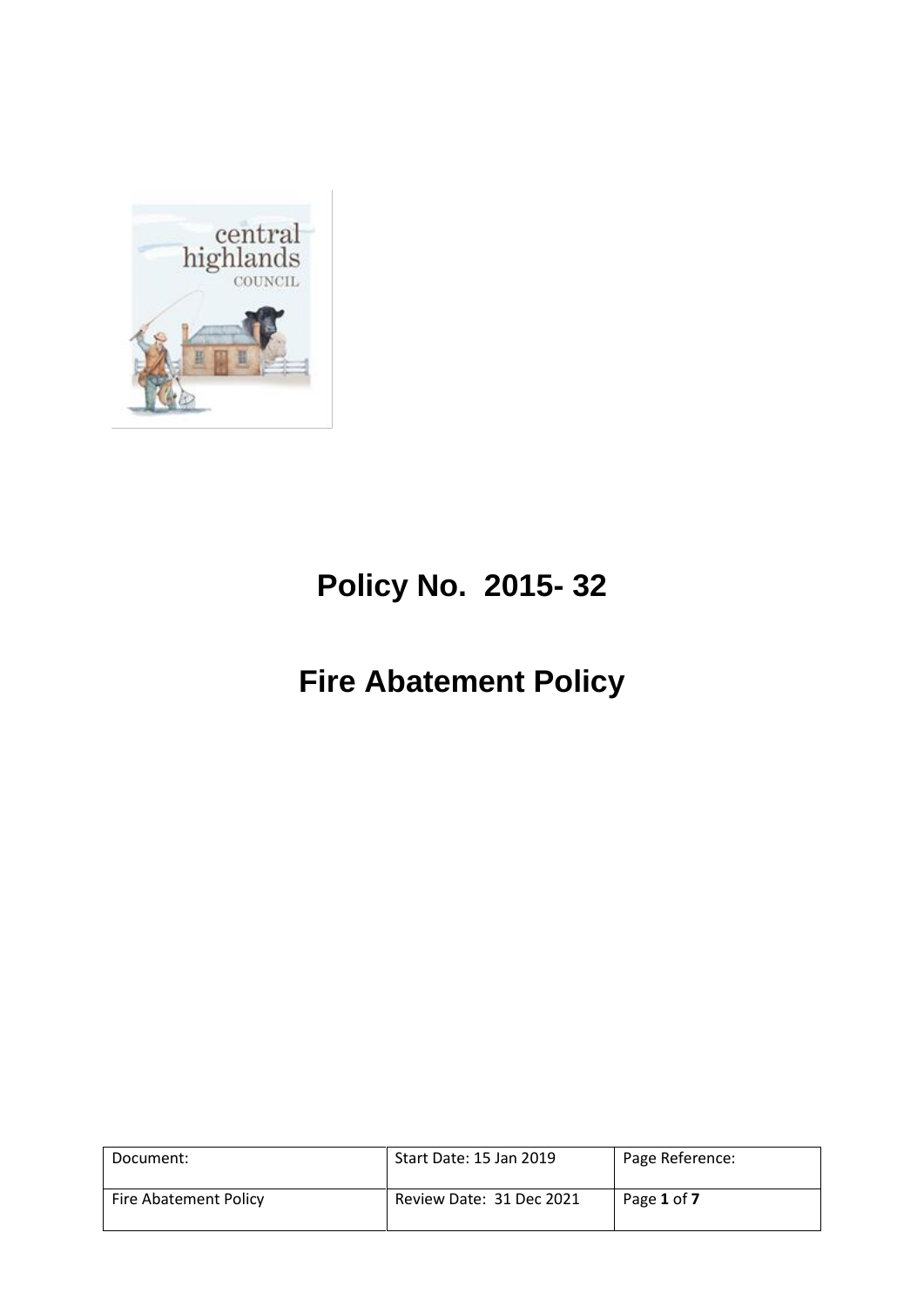# **CONTENTS: Page No.**

| 1. | Purpose                                                                                                    |       |
|----|------------------------------------------------------------------------------------------------------------|-------|
| 2. | Legislative Requirements, Regulations and Associated Council Policies,<br><b>Procedures and Guidelines</b> | 4     |
| 3. | <b>Glossary of Terms</b>                                                                                   |       |
| 4. | Guidelines                                                                                                 |       |
| 5. | Fire Hazard Abatement – Frequently Asked Questions                                                         | 5 - 6 |

| Document:                    | Start Date: 15 Jan 2019  | Page Reference: |
|------------------------------|--------------------------|-----------------|
| <b>Fire Abatement Policy</b> | Review Date: 31 Dec 2021 | Page 2 of 7     |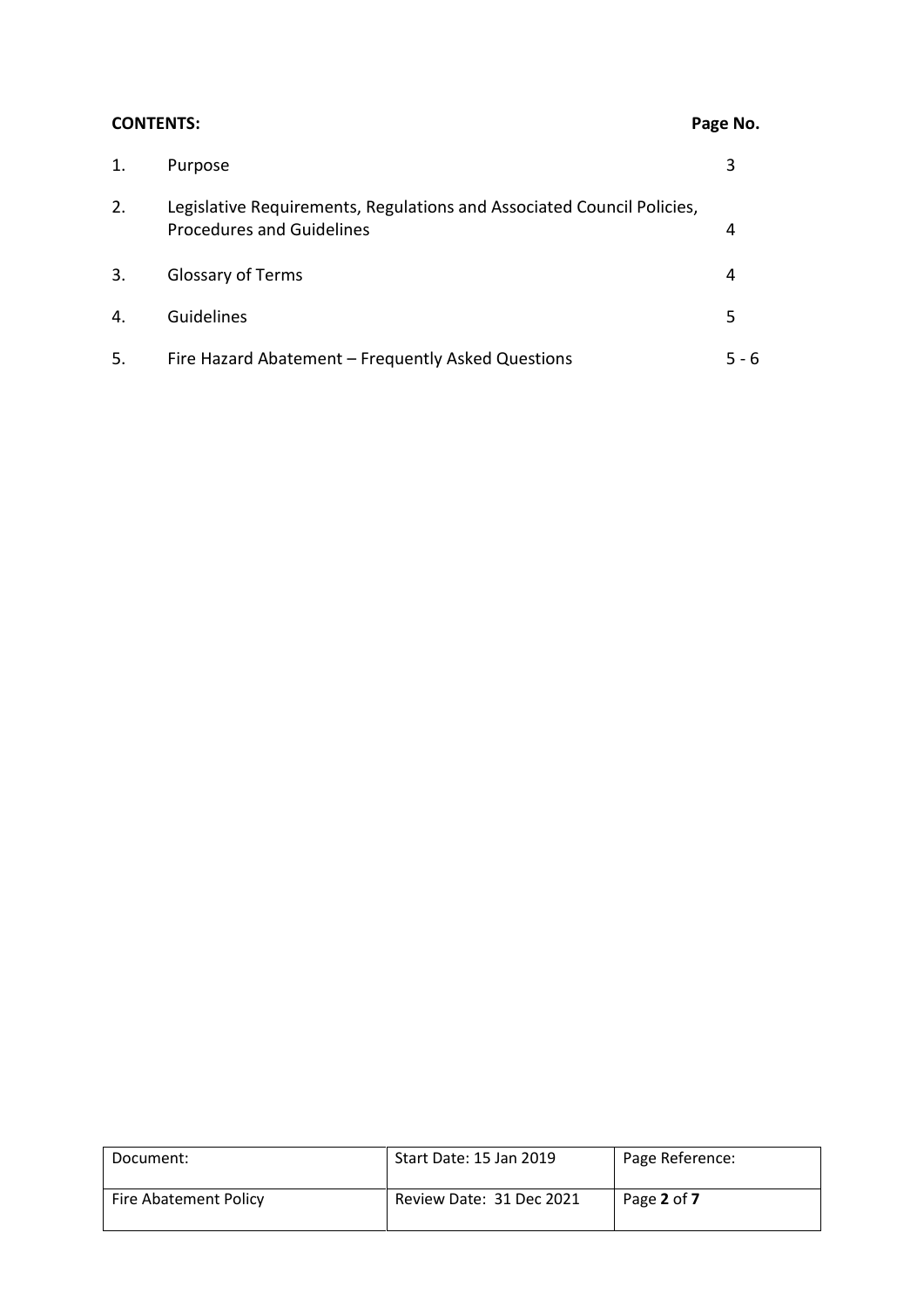### **1. Purpose**

The purpose of this Policy is to state the Council's position in regard to dealing with fire abatement issues as they relate to nuisance provisions within the Local Government Act.

Fire hazard reduction is the lowering of the percentage of a serious fire threat to a manageable level and timeframe within which a Fire Service could attend and contain the threat.

Council recognises that wildfire is a natural hazard in our environment and that it is the responsibility of all landowners to help minimise that on-going risk to their own and other property. Council has two roles to play in meeting this objective: that of a significant property land owner within the Central Highlands; and that of an organisation with the capacity to ensure that members of the municipality meet their statutory obligations regarding fire hazards.

This policy outlines the measures that Council will adopt to reduce fire risk and demonstrates Council's commitment to ensuring that fire hazards on land under its control are abated. It will also provide direction to Council staff and landowners as to the measures that should be adopted to minimise the risk of the escape of a fire to adjacent properties.

Whilst Council has statutory powers to ensure that fire hazards are abated, it recognises that different fire risks exist on individual properties depending upon the location of the land, its terrain, vegetation cover, availability of services, etc. For this reason, this policy is in the form of guidelines that give general direction and measures that should be adopted in the absence of compelling reasons to vary them.

Except where there is a direct threat to their personal safety, landowners can play an important part in the early intervention where fire occurs on their property and to monitor their property when regional fire threats are present or imminent.

As the landowners of vacant land are frequently not present when these fire events occur, they have an increased responsibility to ensure that there are appropriate measures in place to mitigate the spread of fire. This policy applies to land in residential areas.

| Document:             | Start Date: 15 Jan 2019  | Page Reference: |
|-----------------------|--------------------------|-----------------|
| Fire Abatement Policy | Review Date: 31 Dec 2021 | Page 3 of 7     |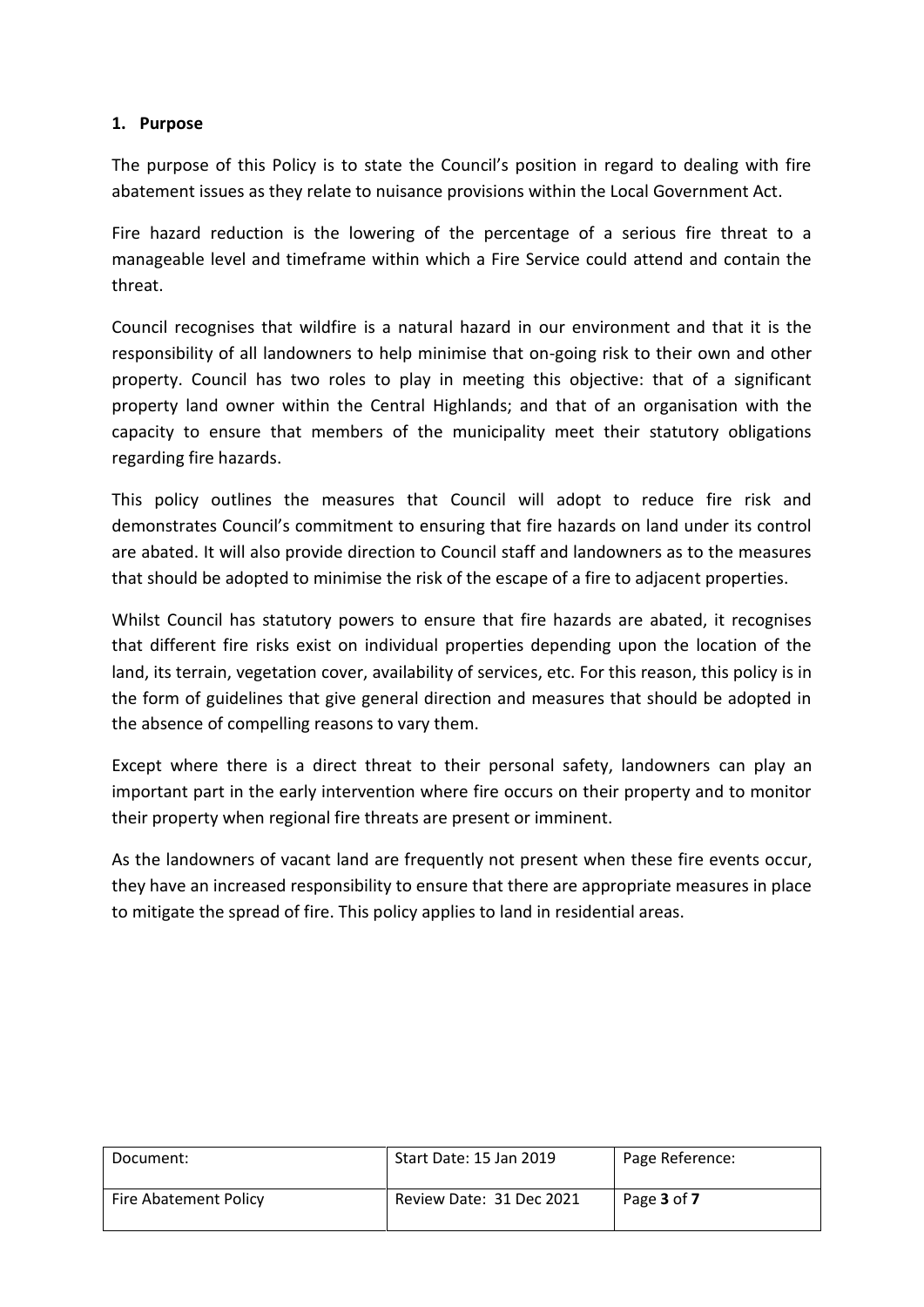# **2. Legislative Requirements, Regulations and Associated Council Policies, Procedures and Guidelines.**

This policy should be read in conjunction with applicable, appropriate and associated Legislative Requirements, Regulations, Council Policies, Procedures and Guidelines. These include but are not limited to:

- The Local Government Act particularly Part 12, Division 6 Nuisances; including Sections 199 to 204.
- Penalty Units and Other Penalties Act
- Code of Conduct Policies;
- Risk Management Policy and Strategy;
- Duty Statements (Job Descriptions, etc.);
- Fraud Policies and Procedures;
- Delegations of Authority;
- Australian Standard 8001-2008 Fraud and Corruption Control.

#### **3. Glossary of Terms**

#### **3.1. This Policy**

2015-32 Fire Abatement Policy

#### **3.2. Council**

Central Highlands Council.

#### **3.3. Contractor**

A contractor is defined as a person or organisation, external to Council, engaged under a contract for service (other than as an employee) to provide specified services to Council. A contractor generally works under the supervision of a Council Manager to provide services which are not readily available in the Council.

| Document:             | Start Date: 15 Jan 2019  | Page Reference: |
|-----------------------|--------------------------|-----------------|
| Fire Abatement Policy | Review Date: 31 Dec 2021 | Page 4 of 7     |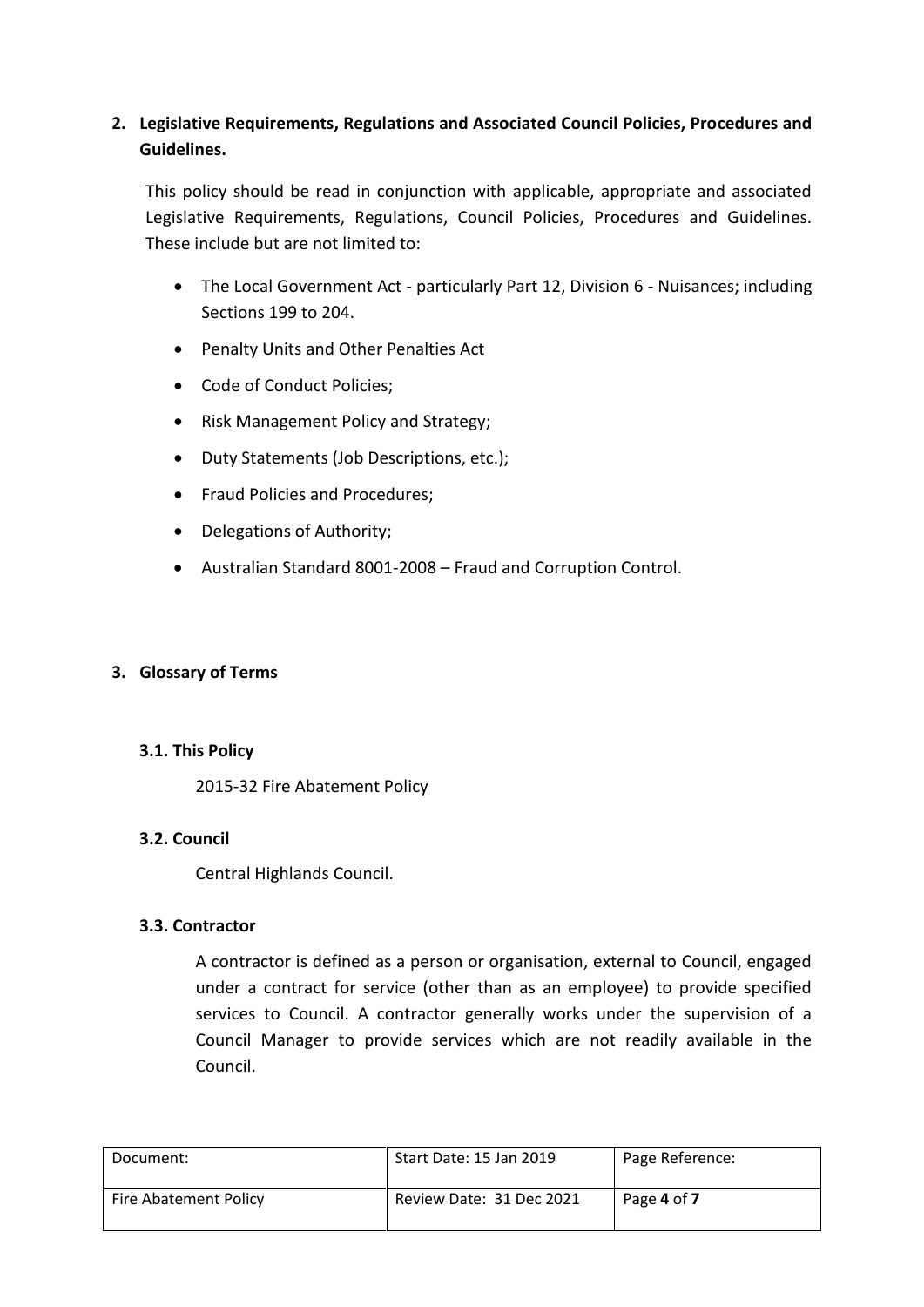### **4. Guidelines**

Council has varied land ownership throughout the Central Highlands, including local parks and playgrounds, roads and roadside reservations and reserves. It is committed to actively inspect and maintain those properties so as to minimise fire hazards. This will include the periodic slashing of roadside verges, the mowing of parks, ovals grounds, etc., the establishment and maintenance of fire breaks and the development of fire management plans for significant reserves.

Council does not provide a comprehensive property inspection service, but will promptly respond to community concerns of potential fire hazards. In addition it will provide guidance to landowners seeking advice as to measures they may implement to reduce fire risk on, or to, their property.

Council's authorised officers have the training and authority to inspect properties on which fire hazards are thought to exist and to require the landowner to abate an identified fire hazard within a specified period of time.

Where a Fire Hazard Abatement Notice has been issued and not complied with, Council will arrange for a contractor to undertake the works at the owner's expense and may issue an infringement notice for the failure to comply with the Notice.

It is the responsibility of the landowner to confirm whether or not any permits are required for vegetation removal prior to implementation of fire hazard abatement measures.

## **5. Fire Hazard Abatement – Frequently Asked Questions**

## **5.1 Why do Councils issue fire hazard notices?**

All councils in Tasmania are required by law to issue a Hazard Abatement Notice when an inspection shows that there is, or is likely to be, a direct fire hazard on private property that presents an immediate risk to life or property on adjoining land within their council area. This legislation, The Local Government Act 1993, also assigns councils with the responsibility to clear a hazard at the owner's expense if the owner does not do so inside a specified time.

| Document:                    | Start Date: 15 Jan 2019  | Page Reference: |
|------------------------------|--------------------------|-----------------|
| <b>Fire Abatement Policy</b> | Review Date: 31 Dec 2021 | Page 5 of 7     |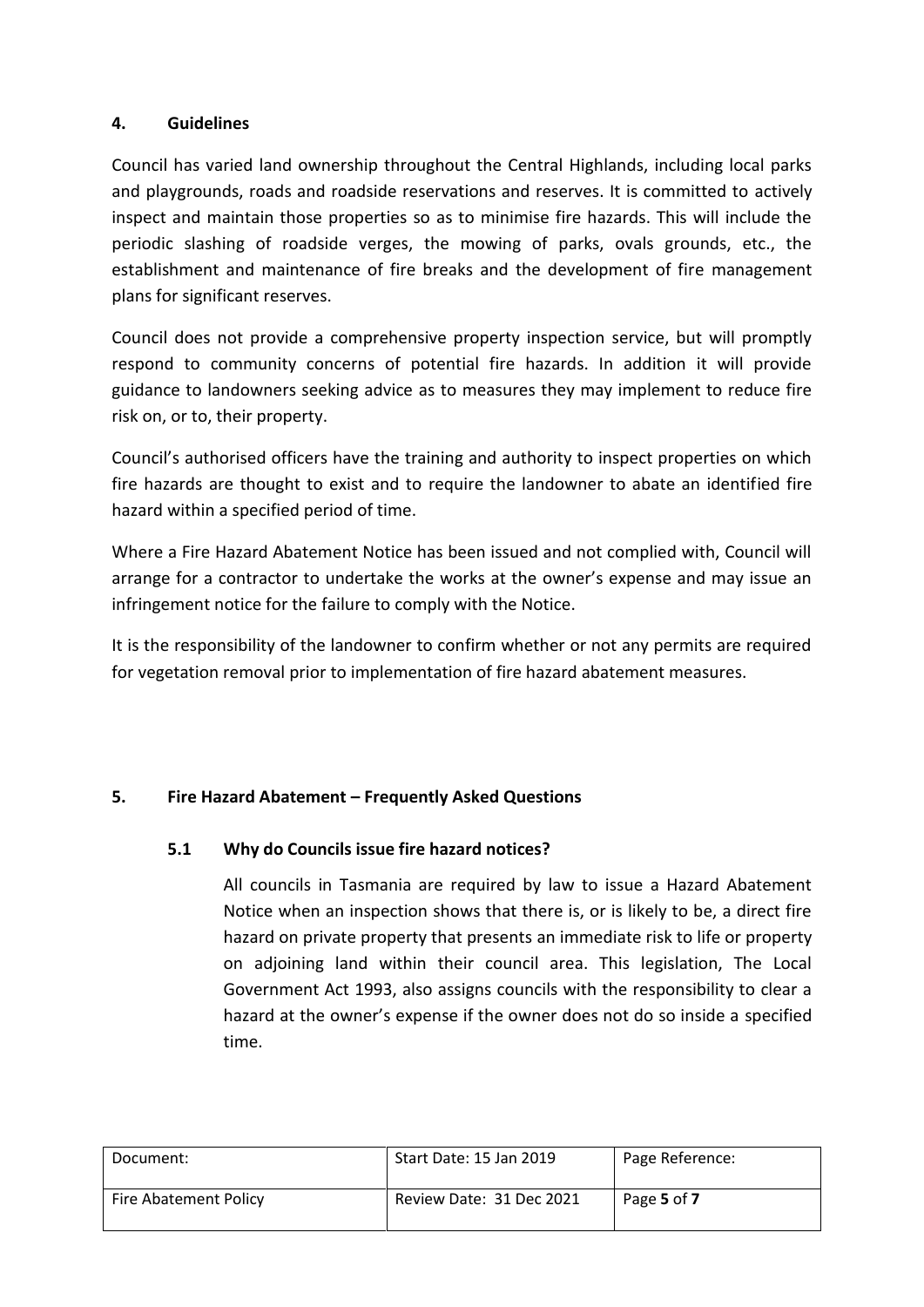### **5.2 It's my property, why can't I decide what is a fire risk and what isn't?**

Property owners may determine for themselves how to manage their properties up to the point where it becomes a clear risk to their neighbours. Council's Inspectors are trained to recognise fire hazards and to determine the most practical way to manage the hazard.

### **5.3 So, how do Fire Hazard Abatement Notices work?**

If a fire hazard is located, a hazard Abatement Notice is sent to the property owner. This notice describes the hazard and sets the deadline for clearing it. If the hazard has not been properly cleared by the due date, a "Failure to Comply" letter is sent. This gives the property owner notice that the deadline has passed and that Council is now compelled to clear the hazard on the owner's behalf.

Shortly after this, either a crew from Council or a Contractor engaged by Council enters the property and completes the required work. An invoice for the work is then posted to the owner.

#### **5.4 Can you recommend anyone to do the work for me?**

Council does not provide recommendations of suitable private contractors for hazard clearing works. The Yellow Pages contain a listing under Land Clearing &/or Firebreak Contractors and another under Lawn Mowing and Maintenance.

# **5.5 What is it going to cost me if Council or a Council appointed contractor clears the hazard on my property?**

Costs vary depending on the size and type of hazard, the time required to clear the hazard and the equipment and resources required.

# **5.6 I worked to clear the hazard and you sent me a "Failure to Comply" letter. Why?**

The terms of the Hazard Abatement Notice must be met in full to provide an adequate level of fire protection. It is also a standard requirement of the notice to keep the hazard clear until the end of the fire season, so ongoing maintenance may be required to prevent the hazard from growing back.

| Document:             | Start Date: 15 Jan 2019  | Page Reference: |
|-----------------------|--------------------------|-----------------|
| Fire Abatement Policy | Review Date: 31 Dec 2021 | Page 6 of 7     |